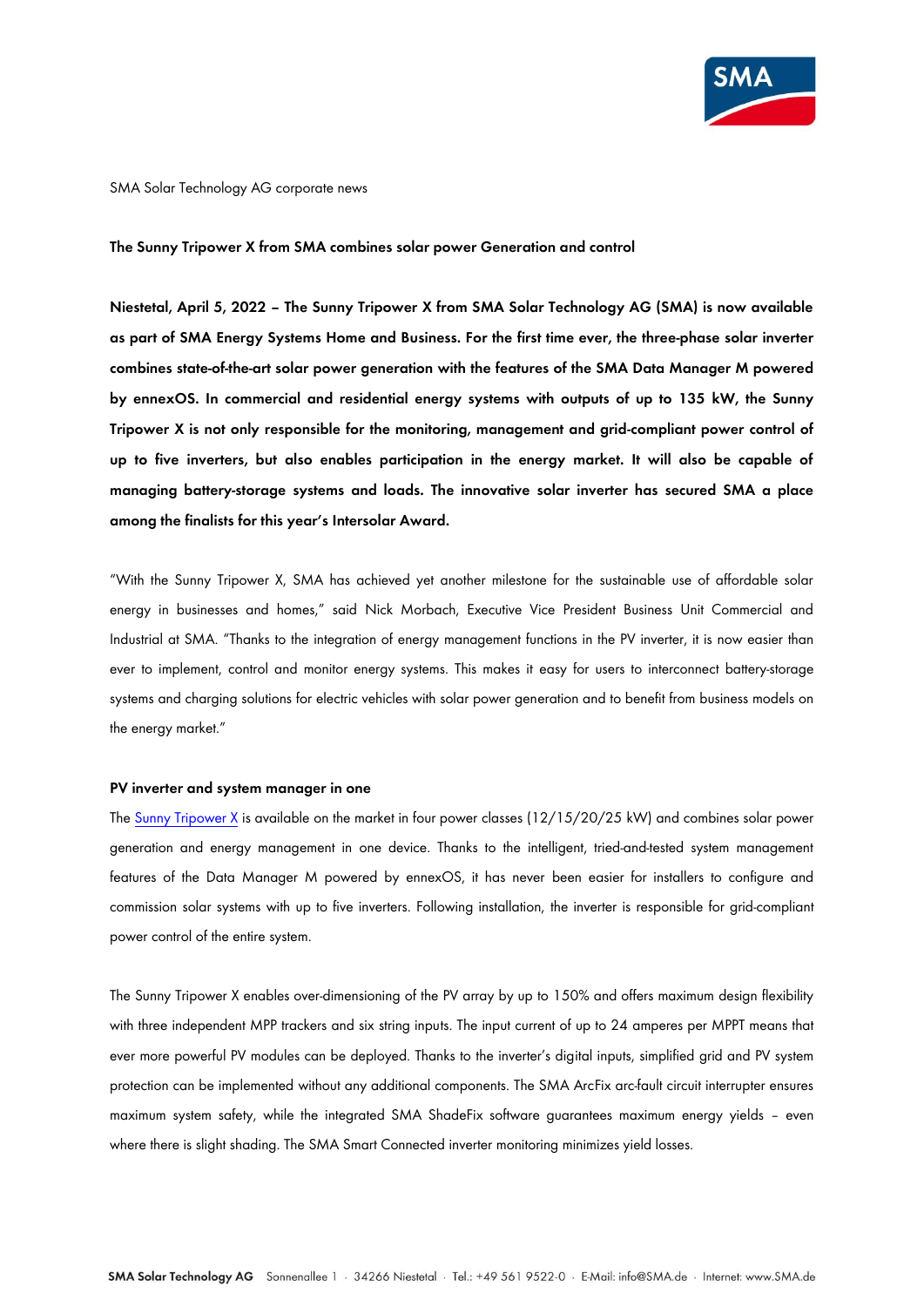

You can find out more about the Sunny Tripower X on the [website.](https://www.sma.de/en/products/solarinverters/sunny-tripower-x.html)

# **About SMA**

As a leading global specialist in photovoltaic and storage system technology, the SMA Group is setting the standards today for the decentralized and renewable energy supply of tomorrow. SMA's portfolio contains a wide range of efficient PV and battery inverters, holistic system solutions for PV and battery-storage systems of all power classes, intelligent energy management systems and charging solutions for electric vehicles and power-to-gas applications. Digital energy services as well as extensive services up to and including operation and maintenance services for PV power plants round off SMA's range. SMA inverters with a total output of more than 110 gigawatts have been installed in more than 190 countries worldwide. SMA's multi-award-winning technology is protected by around 1,700 patents and utility models. Since 2008, the Group's parent company, SMA Solar Technology AG, has been listed on the Prime Standard of the Frankfurt Stock Exchange (S92) and is listed in the SDAX index.

## **SMA Solar Technology AG**

Sonnenallee 1 34266 Niestetal Germany

# **Head of Corporate Communications:** Anja Jasper Tel. +49 561 9522-2805

Presse@SMA.de

## **Press Contact:**

Dagmar Buth-Parvaresh Press Relations Manager Tel. +49 561 9522-421414 Presse@SMA.de

# Disclaimer:

This press release serves only as information and does not constitute an offer or invitation to subscribe for, acquire, hold or sell any securities of SMA Solar Technology AG (the "Company") or any present or future subsidiary of the